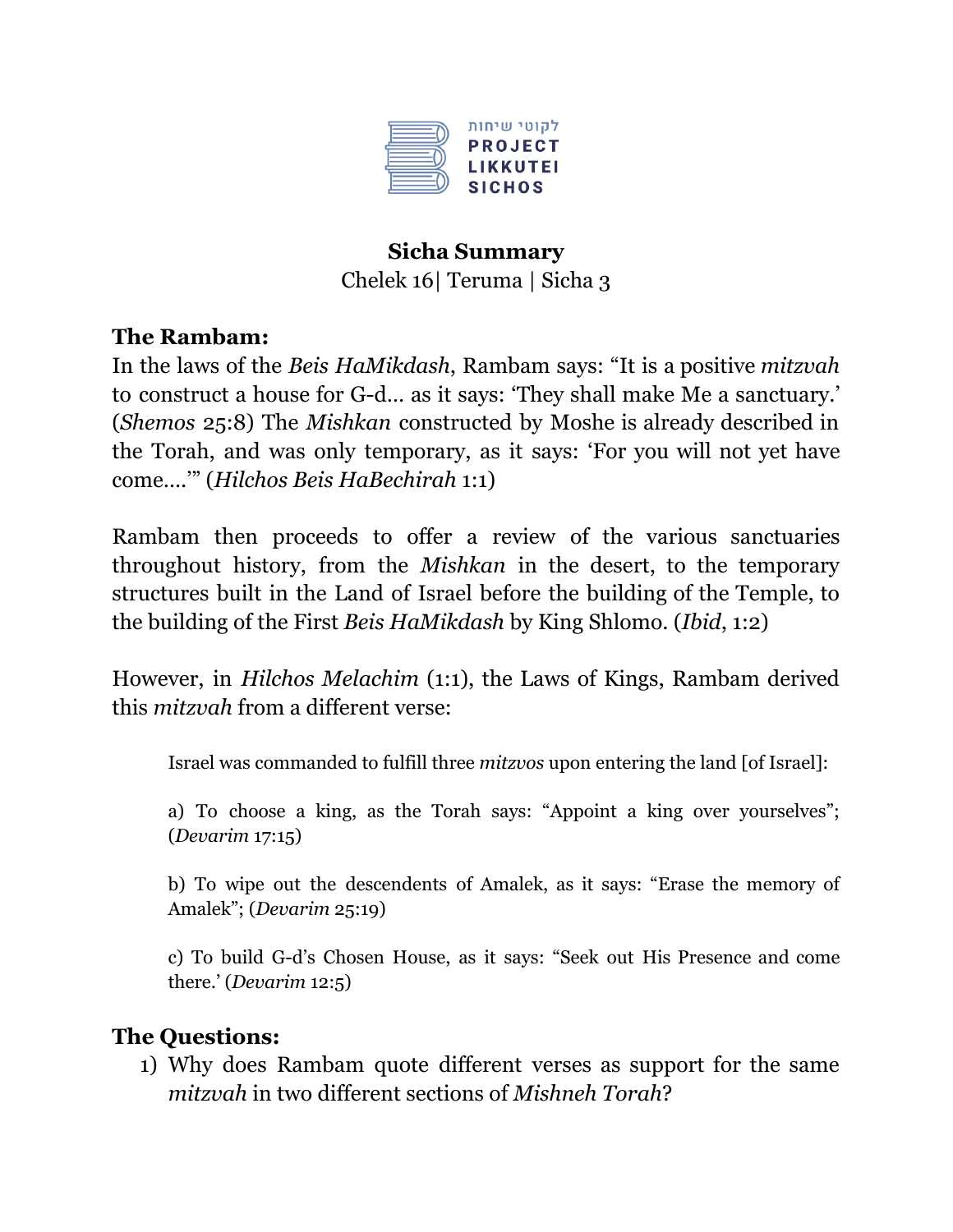2) Why, in the laws of the *Beis HaMikdash*, does Rambam include historical detail in his book of law?

# **The Preface to the Explanation:**

Although each of the three *mitzvos* are distinct, they are also interdependent. Each *mitzvah* complements the other two: The *mitzvah* of appointing a king is optimally fulfilled when the *mitzvos* to annihilate the descendents of Amalek and build G-d's Chosen House are fulfilled. And the inverse is true as well: the optimal fulfillment of the *mitzvah* to build G-d's Chosen House also depends on fulfilling the *mitzvos* of appointing a king and battling Amalek.

Their interdependence also pertains to them being executed in a specific order: First appointing a king, then annihilating Amalek's descendants, and afterward, constructing G-d's Chosen House.

### **The Explanation:**

In the laws of the *Beis HaMikdash*, Rambam introduces the *mitzvah* of building a home for G-d with the original command to Moshe, "They shall make Me a sanctuary," and continues to say that Moshe's *Mishkan* was a partial fulfillment of this command. Meaning, all of the sanctuaries built from Moshe and on are part of evolving fulfillment of the *mitzvah* to build a home for G-d, a *mitzvah* that reached its full realization in the *Beis HaMikdash* of Shlomo HaMelech.

Because all three *mitzvos* (appointing a king, annihilating Amalek, building a home for G-d) are interdependent, there must have been, at every iteration of G-d's home, some semblance of the fulfillment of the two prior *mitzvos*. To demonstrate this, Rambam writes about Moshe's *Mishkan*, because Moshe was considered a King, and had just defeated Amalek before building the *Mishkan*. Rambam then continues to document the Jewish people's gradual settlement of the Land of Israel and their different places of worship. As they defeated more enemies and found more peace, the